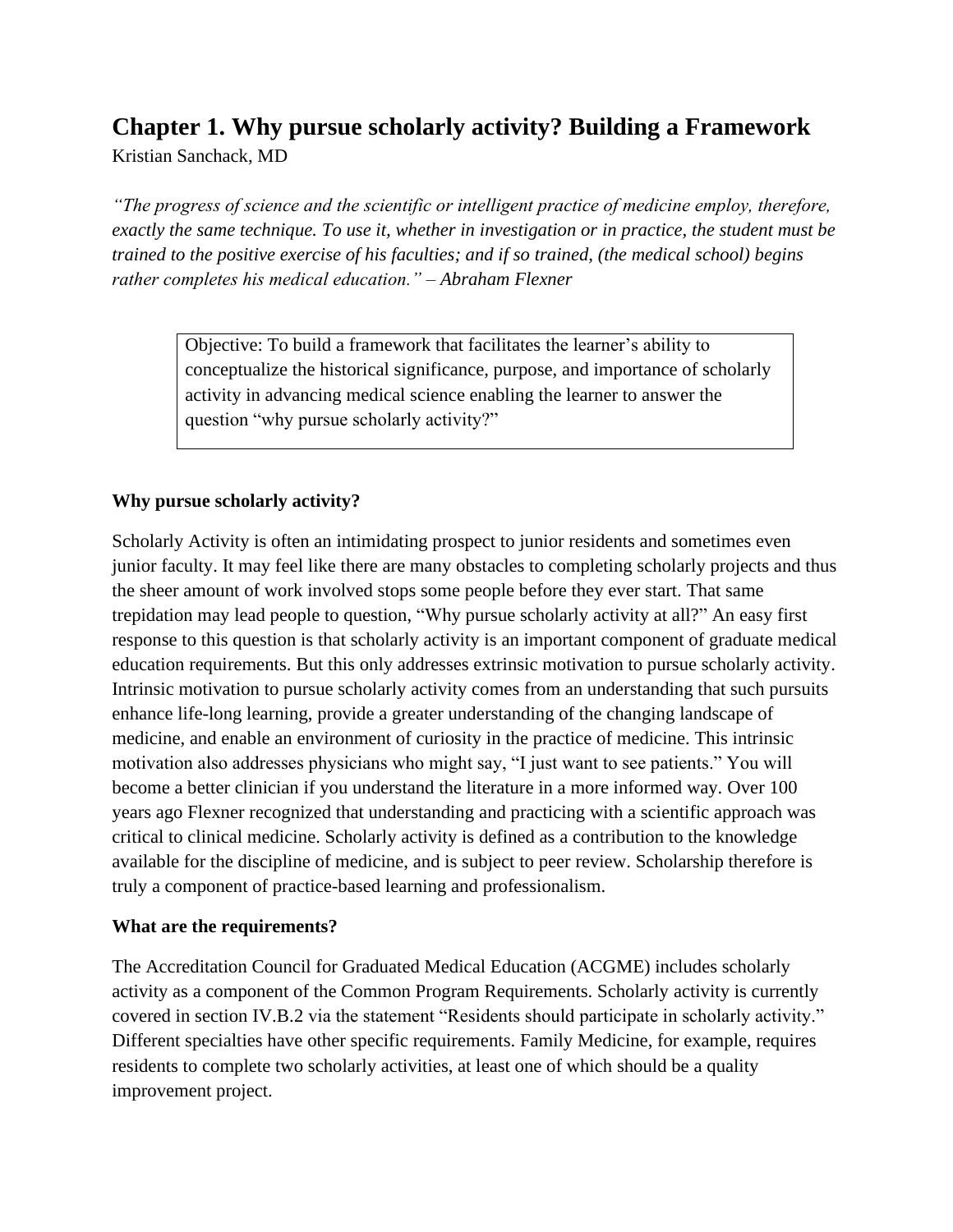The ACGME allows multiple avenues to complete scholarly activity that can be broken into specific types of scholarship. The four types of scholarship, as originally put forth by Boyer, are Discovery, Integration, Application and Education. The options to fulfill scholarly activity in these areas allow a tremendous amount of flexibility for completion of the ACGME requirement.

*Discovery* is the generation of new knowledge and sharing that knowledge with our community. Examples include bench, clinical, and epidemiological research. At the Resident level this can be presented via poster or publication at local conferences, a residency newsletter, or at regional (or higher) levels.

*Integration* is taking that knowledge and synthesizing it into something that is useful for physicians to use in practice. Examples of this that count towards ACGME goals include presenting a case study with literature review at a local or regional venue, presenting reviews of a chronic condition at a local or regional conference, and publications such as a newspaper article on a public health concern or a letter to editor analyzing the results of paper published.

*Application* is putting the knowledge into practice. Resident examples include describing a patient education program on risk behavior or chronic disease management in a residency newsletter, or serving as chair of a local or state medical society committee and publishing a report of that committee's accomplishments in a medical society newsletter.

*Teaching* as a form of scholarly activity includes the development of educational programs or resources to educate stakeholders such as students, healthcare professionals or the public. Options here range from presenting to faculty members and peers on a topic of interest based upon a needs assessment to creating an enduring curriculum for use in a residency educational program.

## **Start with curiosity**

Perhaps one of the most underrated attributes of a physician is curiosity. That intrinsic drive to seek knowledge and gratify the mind with new information is crucial to engagement during education. Encouraging inquiry rather than supplying information can promote self-directed learning as well as generate research questions. Practice improvement is also included in scholarly activity; current processes or lack thereof are good subjects of study to the curious mind.

In our average day of practice an engaged and mindful physician could likely create many questions, particularly in a field as broad as family medicine. A colleague once recommended trying to write down at least one a day. During a three year residency, over 1,000 questions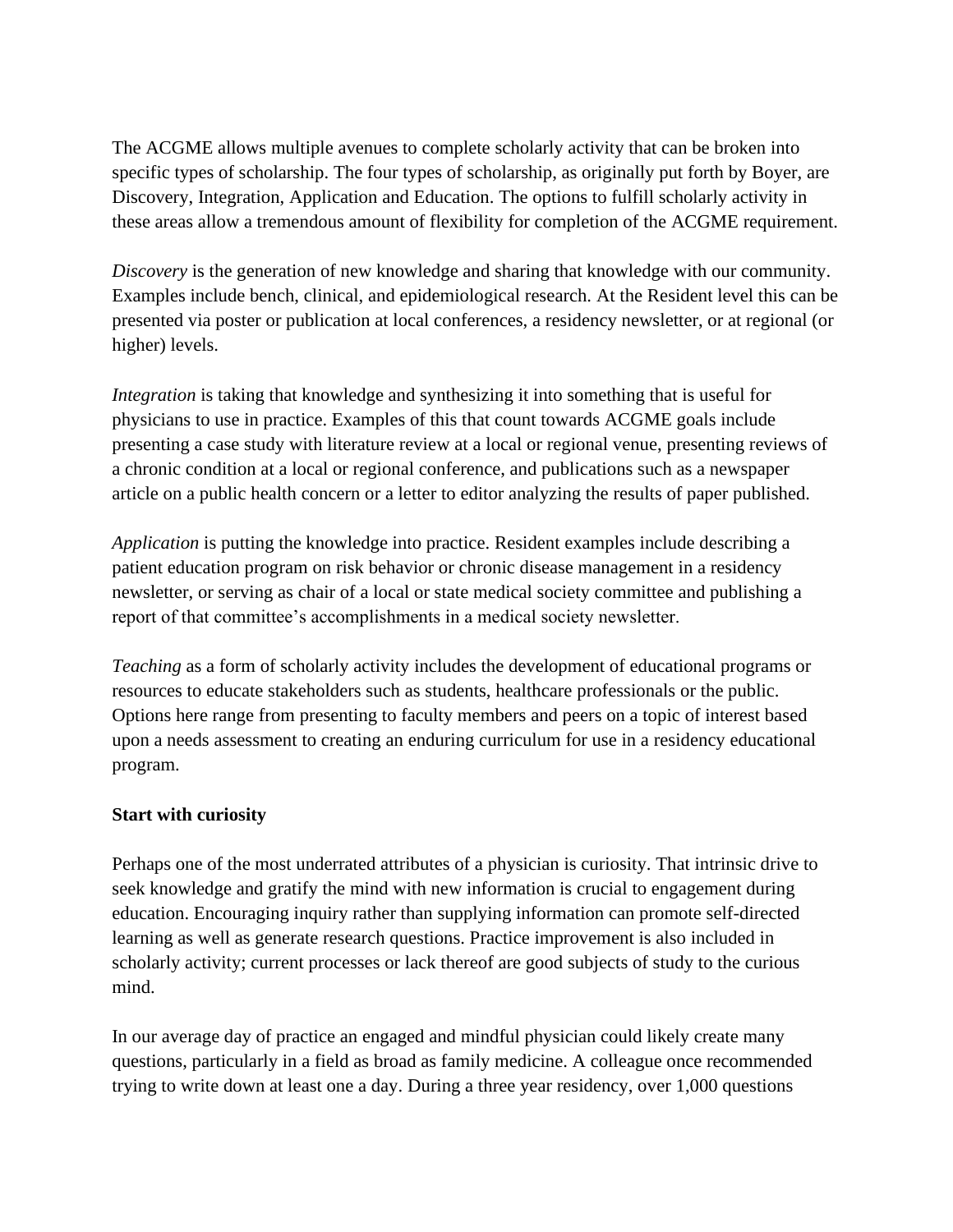might be generated. While many of those might be answered with a literature review, some may warrant further investigation to compile or create new information to share. Faculty modeling curiosity throughout the education process will support education and training, develop scholarly activity and may enhance practice through process improvement.

#### **Build a Team with Research Roles**

Throughout this guide you will be recommended to work with a mentor and build a team. All faculty, residents and practicing physicians should be reading and "consuming" current evidence. Our leaners and faculty move up the research pyramid by starting to engage the use of evidencebased medicine directly in their practice and collaborate on scholarly projects. Beyond the truism that "many hands make light work," having a team member experienced in clinical research (someone who has been a Principal Investigator or is a Research Director) allows your research to be in better alignment with current research trends. The Principle Investigator can be supported by our learners on projects and meet the goals of leadership who set the agenda and remove obstacles to enhance the teams experience.



## Research Roles Pyramid

*This pyramid depicts the spectrum of roles faculty can perform when it comes to medical research. The bottom two levels represent continuous learning about, and the translation of, new medical knowledge. All faculty participate in research through consumption of the literature and all those that provide patient care participate by being direct utilizers of research findings. The middle two levels represent actual participation in the generation of knowledge. Ideally, a robust number of faculty will activity collaborate in the research generation in order to produce broadly applicable findings. A smaller number, with significant experience and interest, will become principal investigators answering their own questions. The top two levels represent leading others in the generation of new knowledge. Those researchers with the most and broadest experience will become positioned to lead research programs or even to set research agendas for institutions and broad networks of researchers.*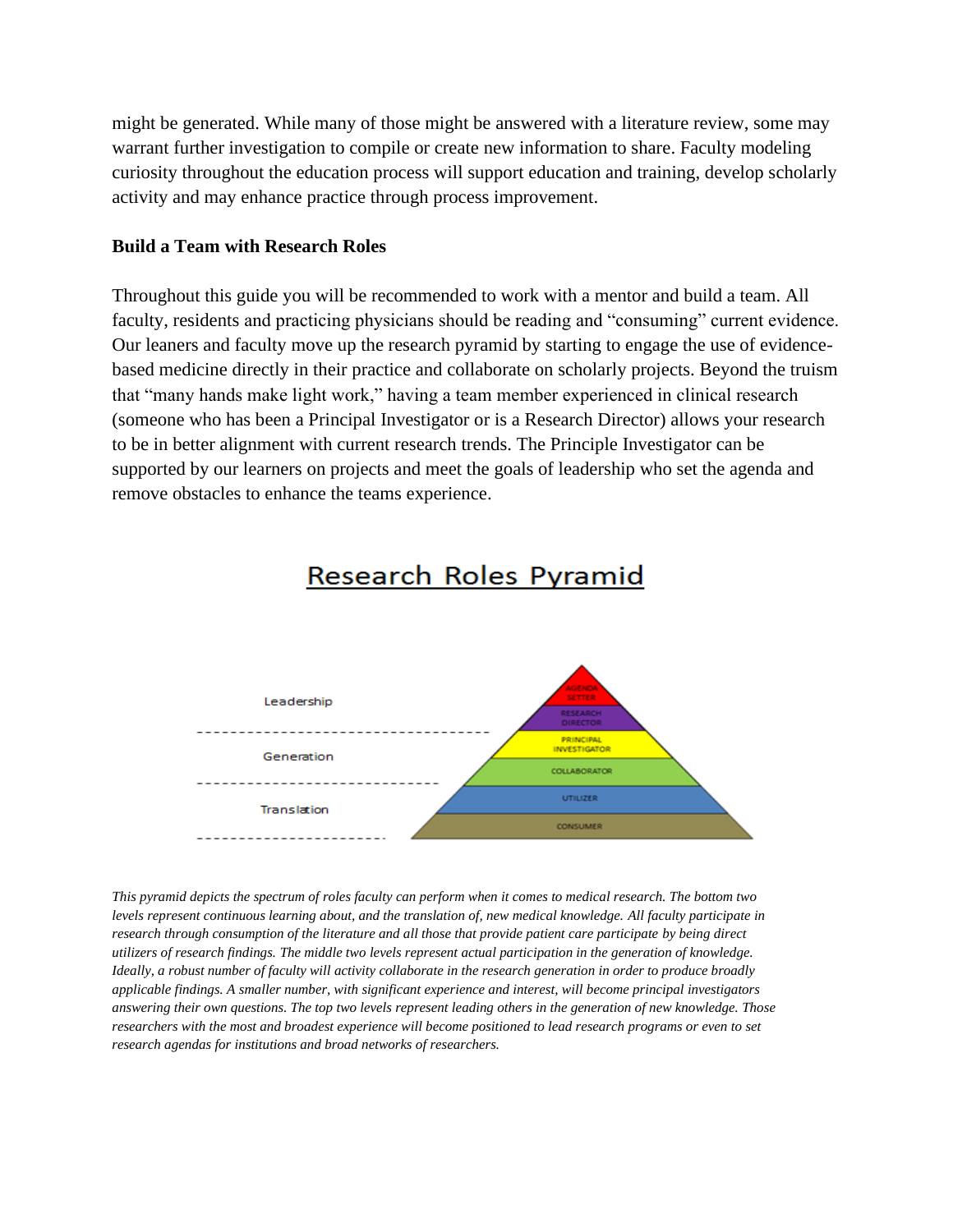\*Research Roles Pyramid image courtesy of Dr. Seehusen

## **Pursue your projects using the FINER criteria and "five components" pathway**

A simple screen for clinical questions to pursue is the FINER criteria advocated by Hulley. Optimal research questions are: **F**easible, **I**nteresting, **N**ovel, **E**thical, and **R**elevant. Steps to perform meaningful scholarship include: 1. Begin with a scholarly question (using the FINER criteria); 2. Perform a systematic search for existing knowledge; 3. Gather, analyze and synthesize the data; 4. Present your findings. Following the chart below provides a mental model from taking your project from start to finish.

| Type of Project | Begins with a | A systematic   | Gather data     | Analyze and     | Present findings |
|-----------------|---------------|----------------|-----------------|-----------------|------------------|
|                 | scholarly     | search for     |                 | synthesize      |                  |
|                 | question      | existing       |                 | data            |                  |
|                 |               | knowledge      |                 |                 |                  |
| Case report     | What does     | Literature     | Collate         | Generate        | Published        |
|                 | this case add | search,        | previous        | lessons         | paper, poster or |
|                 | to the        | discussion     | cases,          | learned,        | oral             |
|                 | existing      | with experts   | comparing       | advice for      | presentation     |
|                 | literature?   |                | and             | other           |                  |
|                 |               |                | contrasting     | providers       |                  |
| Research        | How are       | Literature     | <b>Outcomes</b> | Statistical     | Published        |
|                 | these         | search         | data            | analysis of     | paper, poster or |
|                 | variables     | focused on     | generated       | relationship    | oral             |
|                 | related?      | prior research | through         | between         | presentation     |
|                 |               | in the area    | scientific      | variables       |                  |
|                 |               |                | method          |                 |                  |
| Process         | Can "X"       | Literature     | <b>Outcomes</b> | Analysis        | Presentation     |
| Improvement     | outcome be    | search,        | data            | (may not be     | could result in  |
| Project         | improved by   | discussions    | generated       | statistical) of | publication      |
|                 | making "Y"    | with peers,    | through         | relationship    | (may need to     |
|                 | change?       | existing best  | scientific      | between         | get              |
|                 |               | practices      | method          | variables       | retrospective    |
|                 |               |                |                 |                 | IRB approval)    |

## **Summary**

We have dispelled the concern that only original institutional review board approved studies are acceptable. Our learners can start at a level that sets them up for success, in an area that speaks to their interests. Modelling curiosity will spark the learner's intrinsic drive in a much more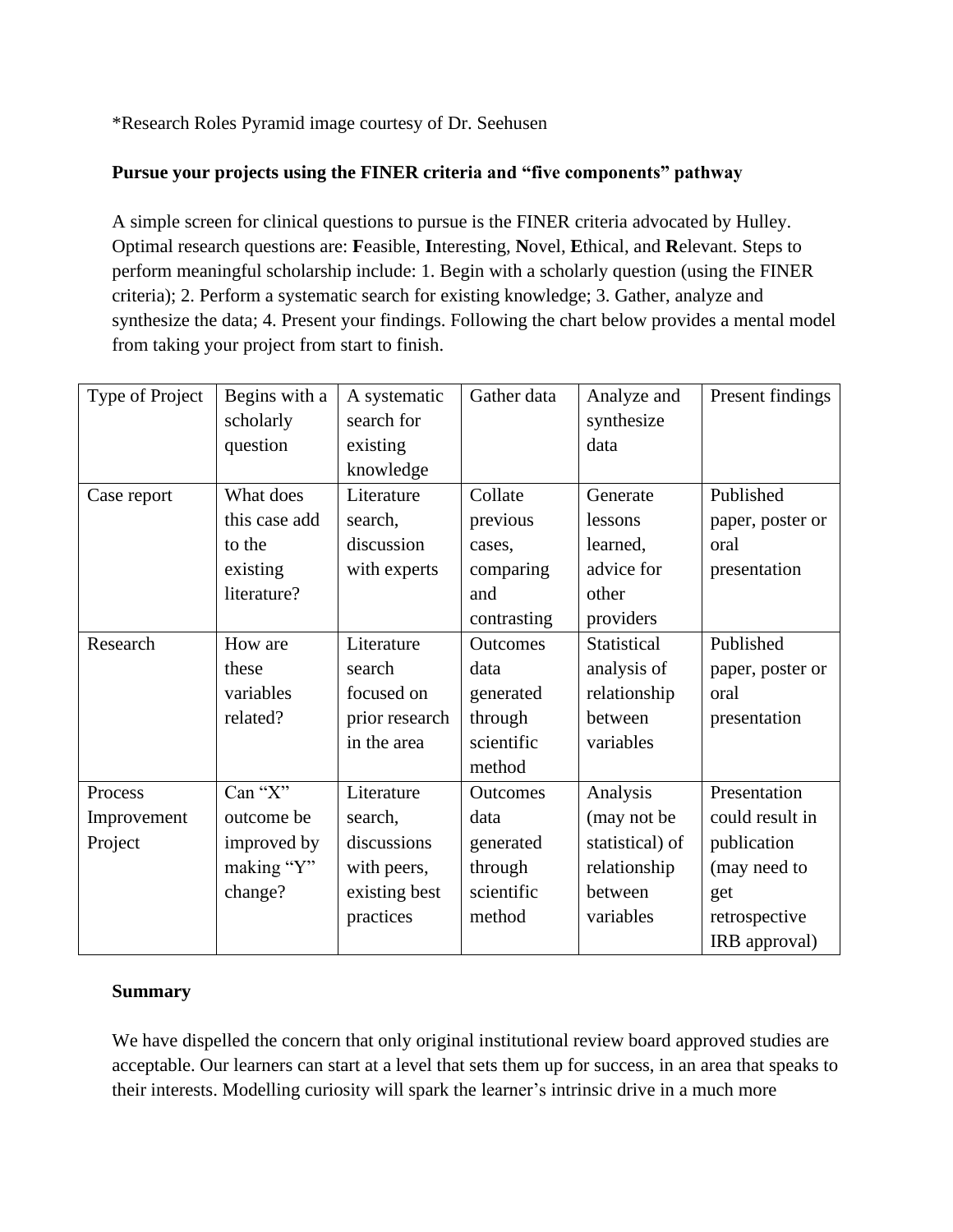satisfying approach than simply working to meet requirements. The flywheel of success encourages higher level engagement as the glass wall of trepidation is broken. Educators have the onus to encourage, coach and mentor via engagement in scholarly activity, and setting the example for our future colleagues. The recipes contained in the following chapters will help organize your approach to developing your residents and faculty team. The information spans creation of case reports to drafting investigational review board and grant applications. The book includes structural methods like creating a peer leader as resident research coordinator, which has been proven to increase production of scholarly activity. As Program Director for the Naval Hospital Jacksonville Family Medicine Residency Program, I have seen these recipes work, and am confident they will enhance your program!

Summary Points:

- ❖ Scholarly Activity contributes to the knowledge available to the discipline of medicine and is subject to peer-review
- ❖ Scholarly activity is a requirement of graduate medical education
- ❖ There is a wide range of scholarly activities that can be pursued and should be tailored to each learner's interests
- ❖ Curiosity should be supported and modeled to residents
- ❖ Use the FINER criteria and five component pathway to frame your work
- ❖ Remember that Flexner wanted physicians to do research because it encourages life-long learning and helps avoid stagnation via empiricism